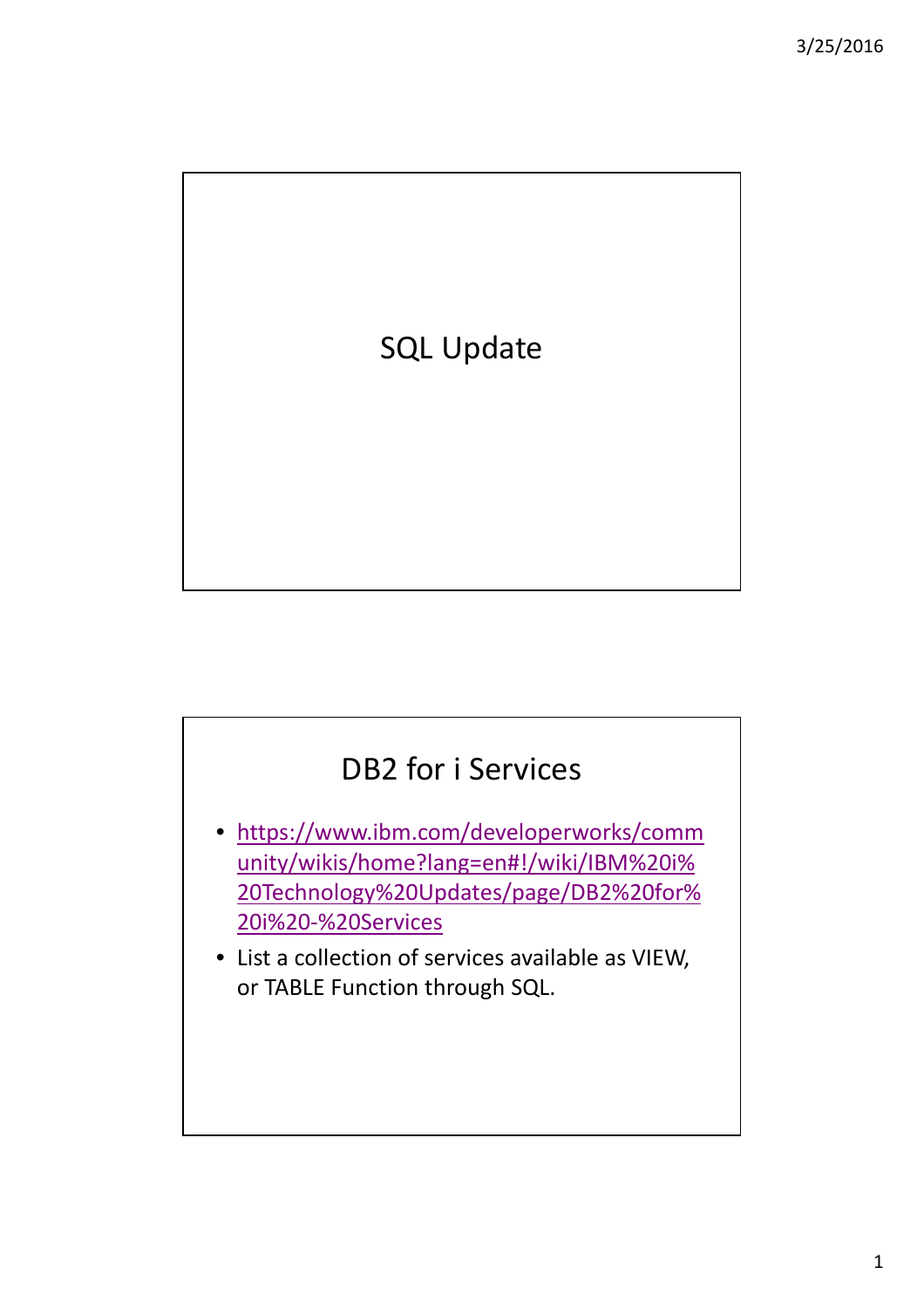## SQL Services

• http://www.ibm.com/support/knowledgecent er/api/content/ssw\_ibm\_i\_72/rzajq/rzajqservi cessys.htm

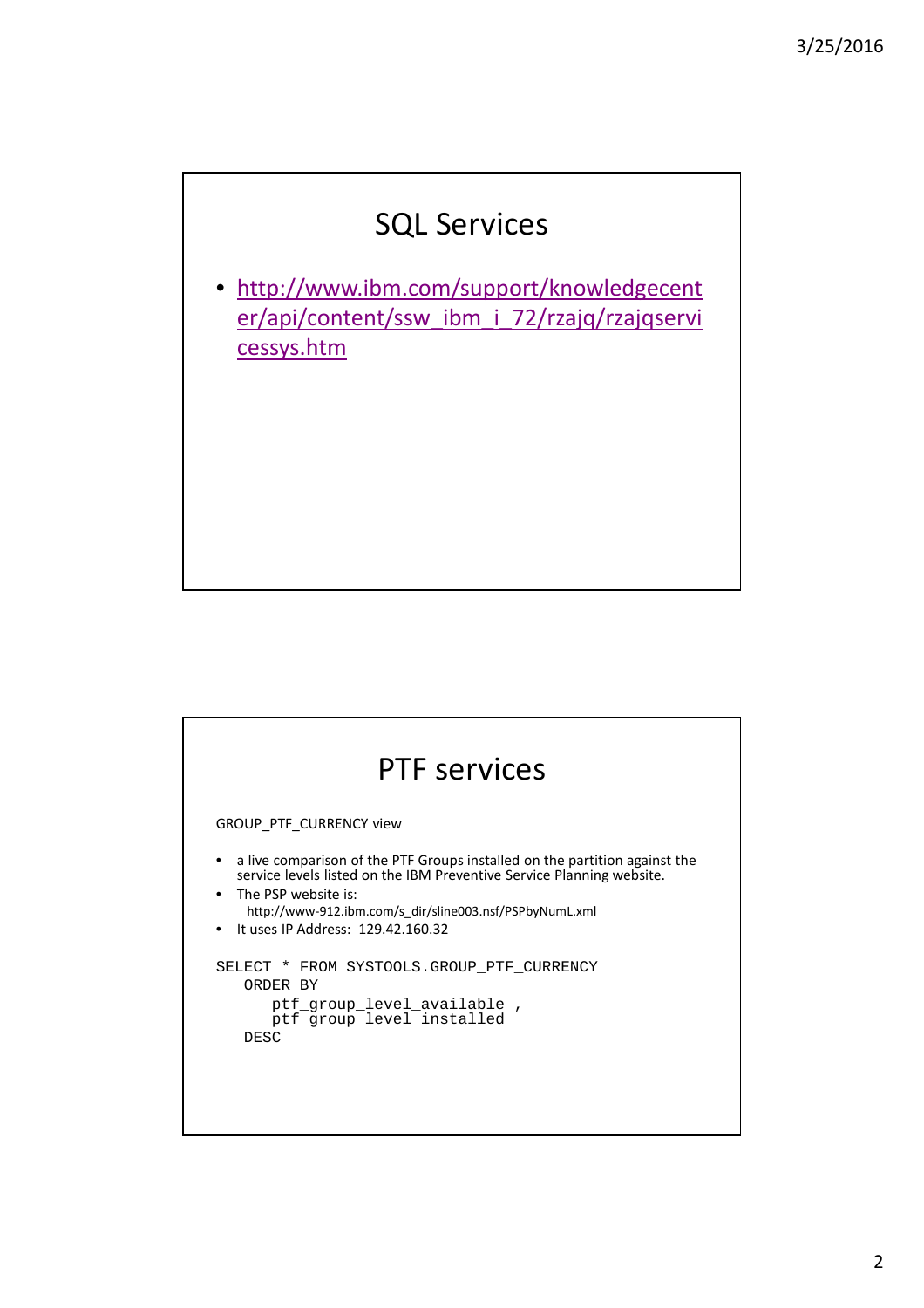

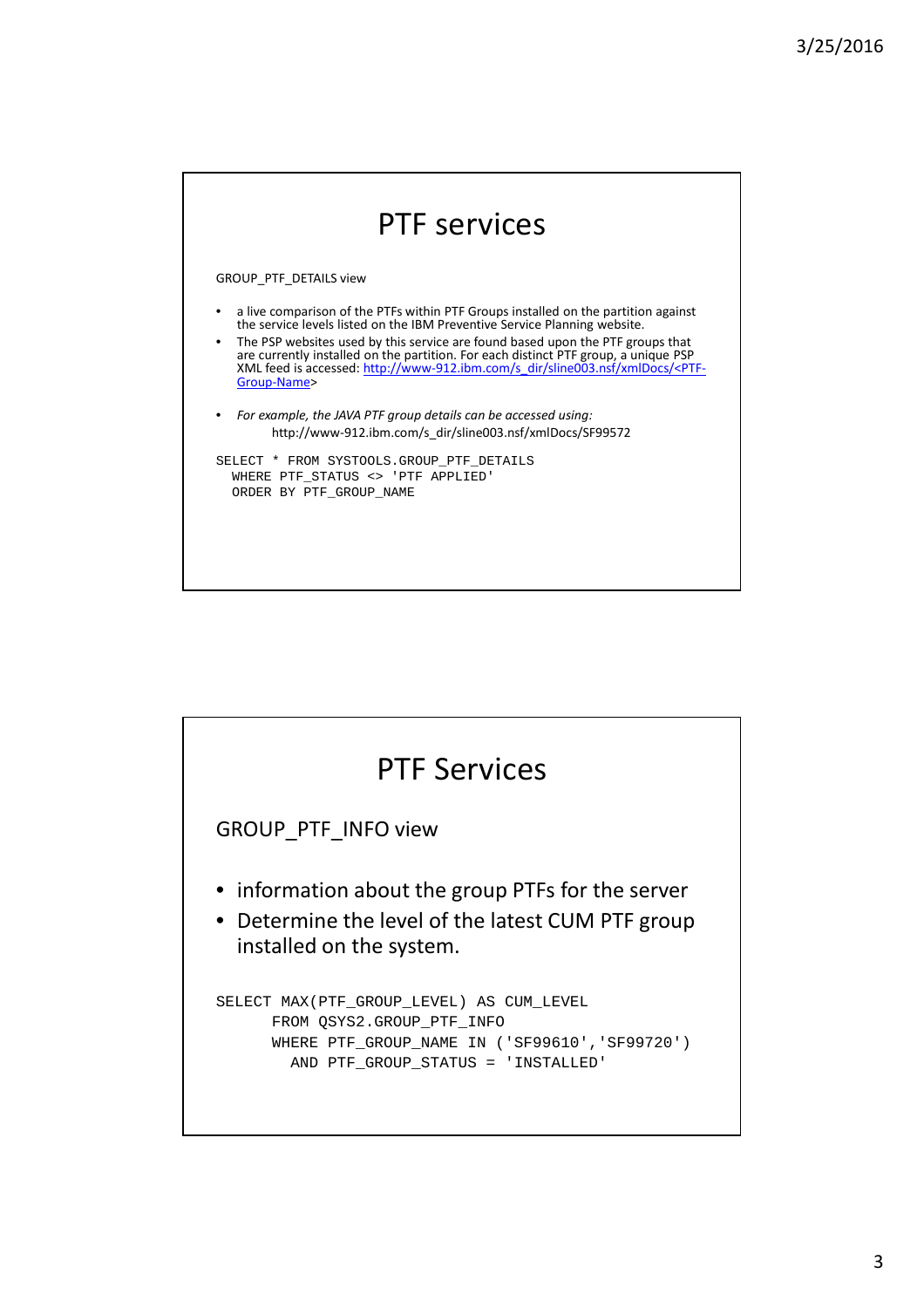

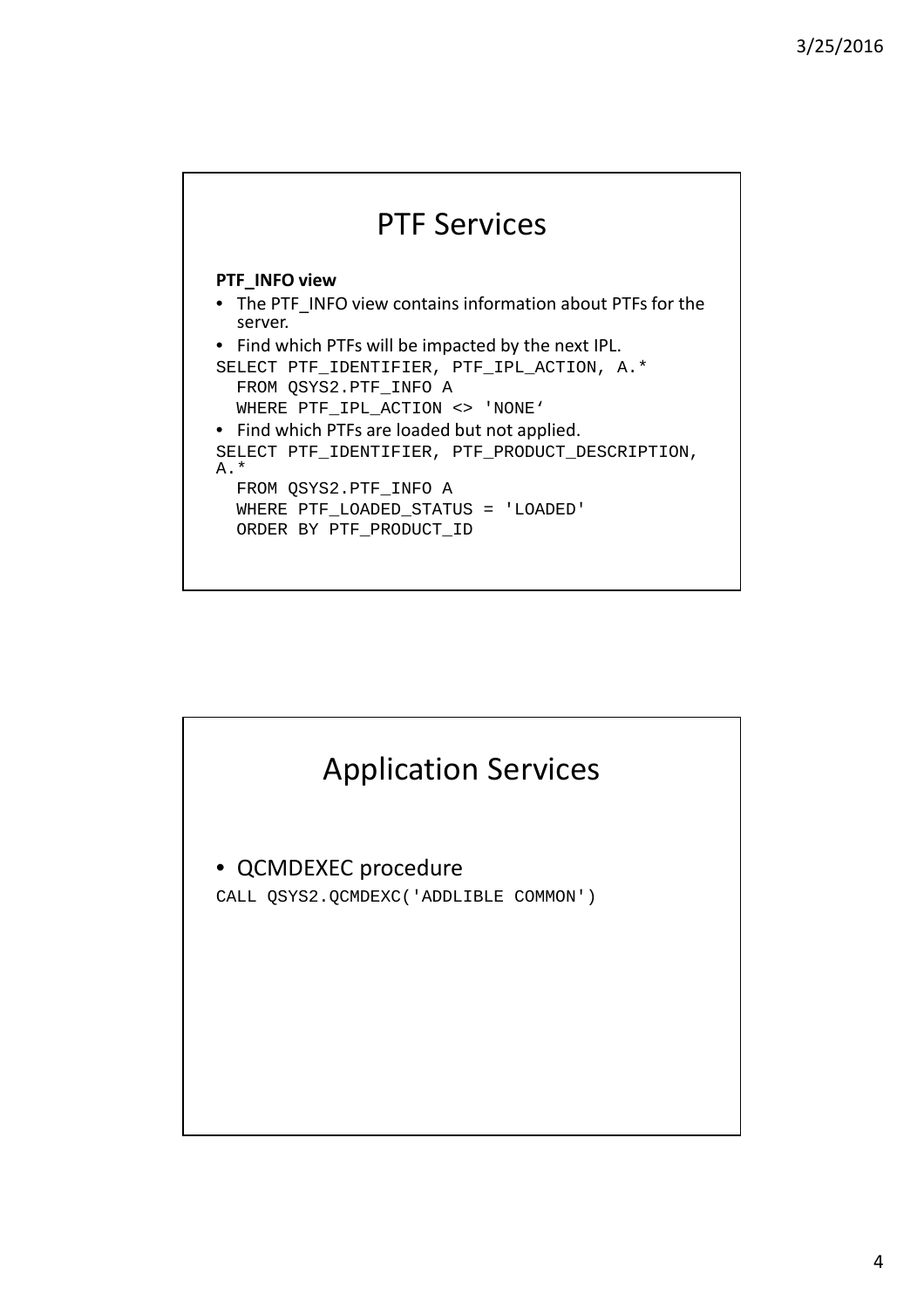

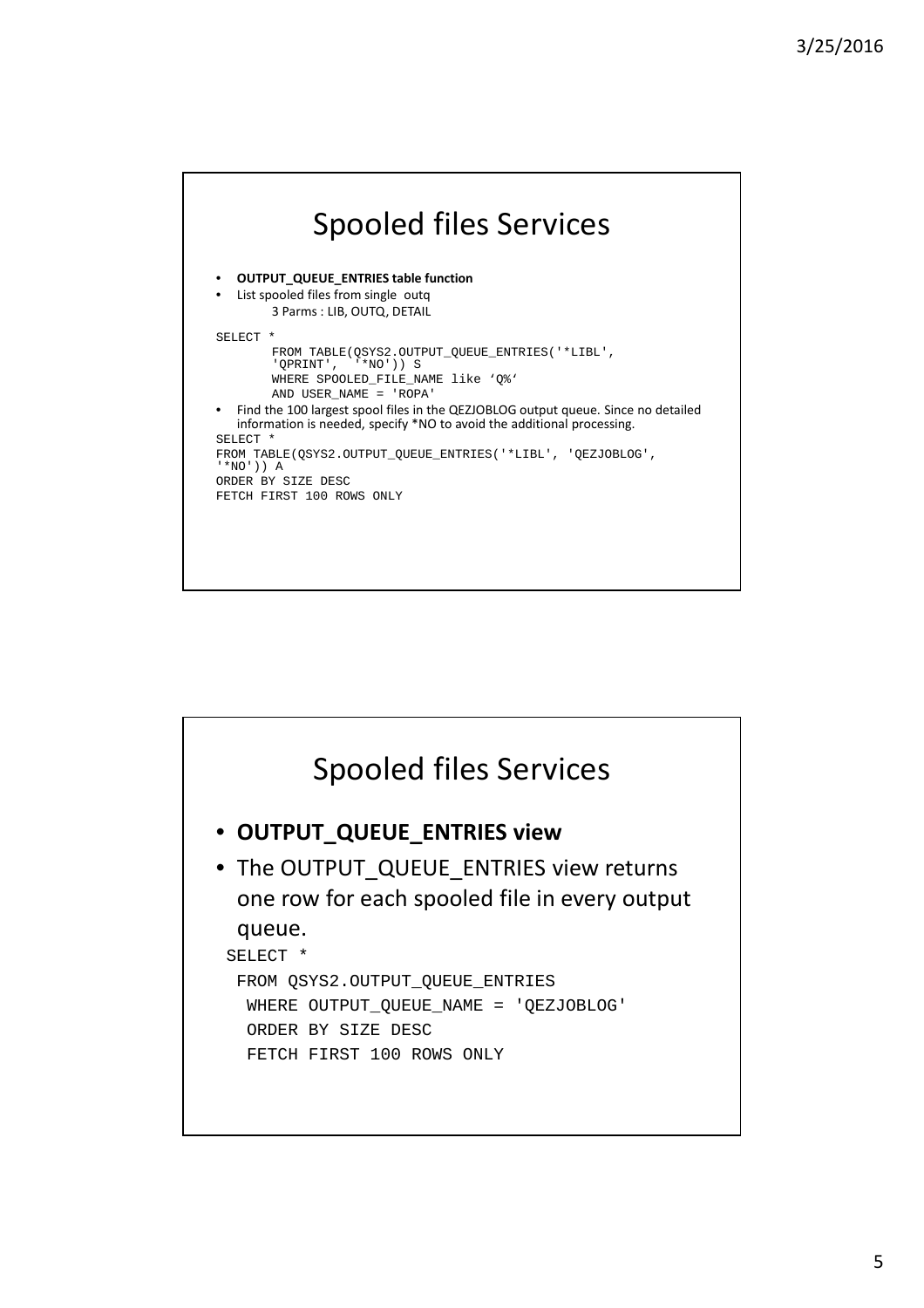# Journal service

#### • DISPLAY\_JOURNAL table function

SELECT CURRENT\_USER, JOB\_NAME, JOB\_USER , CAST(PATH\_NAME AS VARCHAR(150)) FROM TABLE (DISPLAY\_JOURNAL( 'QSYS', 'QAUDJRN')) AS JT WHERE JOURNAL\_ENTRY\_TYPE = 'AF'

# Library Service • LIBRARY\_LIST\_INFO View SELECT \* FROM QSYS2.LIBRARY LIST INFO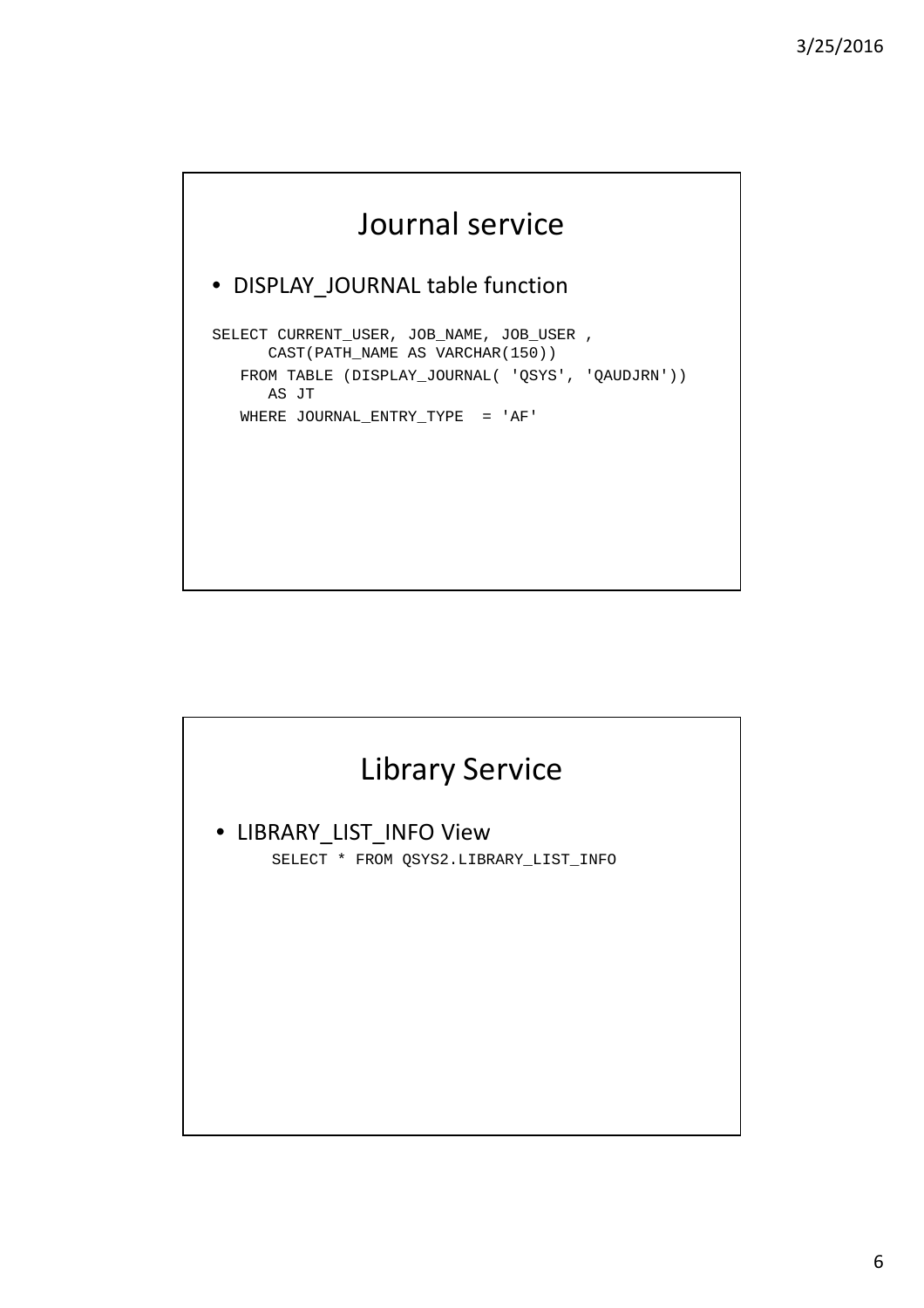# Objects Service

#### • OBJECT\_STATISTICS table function

• SELECT \* FROM TABLE(QSYS2.OBJECT\_STATISTICS('AOFSQL ', '\*FILE \*JRNRCV') ) AS OB ORDER BY OBJSIZE DESC FETCH FIRST 10 ROWS ONLY

### Messages service • JOBLOG\_INFO table function The JOBLOG\_INFO table function returns one row for each message in a job log. • Search function for the job log… SELECT MESSAGE\_TEXT FROM TABLE(QSYS2.JOBLOG\_INFO('335608/ROPA/QPADEV001L')) as x WHERE MESSAGE\_TEXT like '%File%' • Last request run in a job : SELECT MESSAGE\_TEXT FROM TABLE(QSYS2.JOBLOG\_INFO('335608/ROPA/QPADEV001L')) AS LG WHERE LG.MESSAGE\_TYPE = 'REQUEST' ORDER BY ORDINAL\_POSITION DESC FETCH FIRST 1 ROW ONLY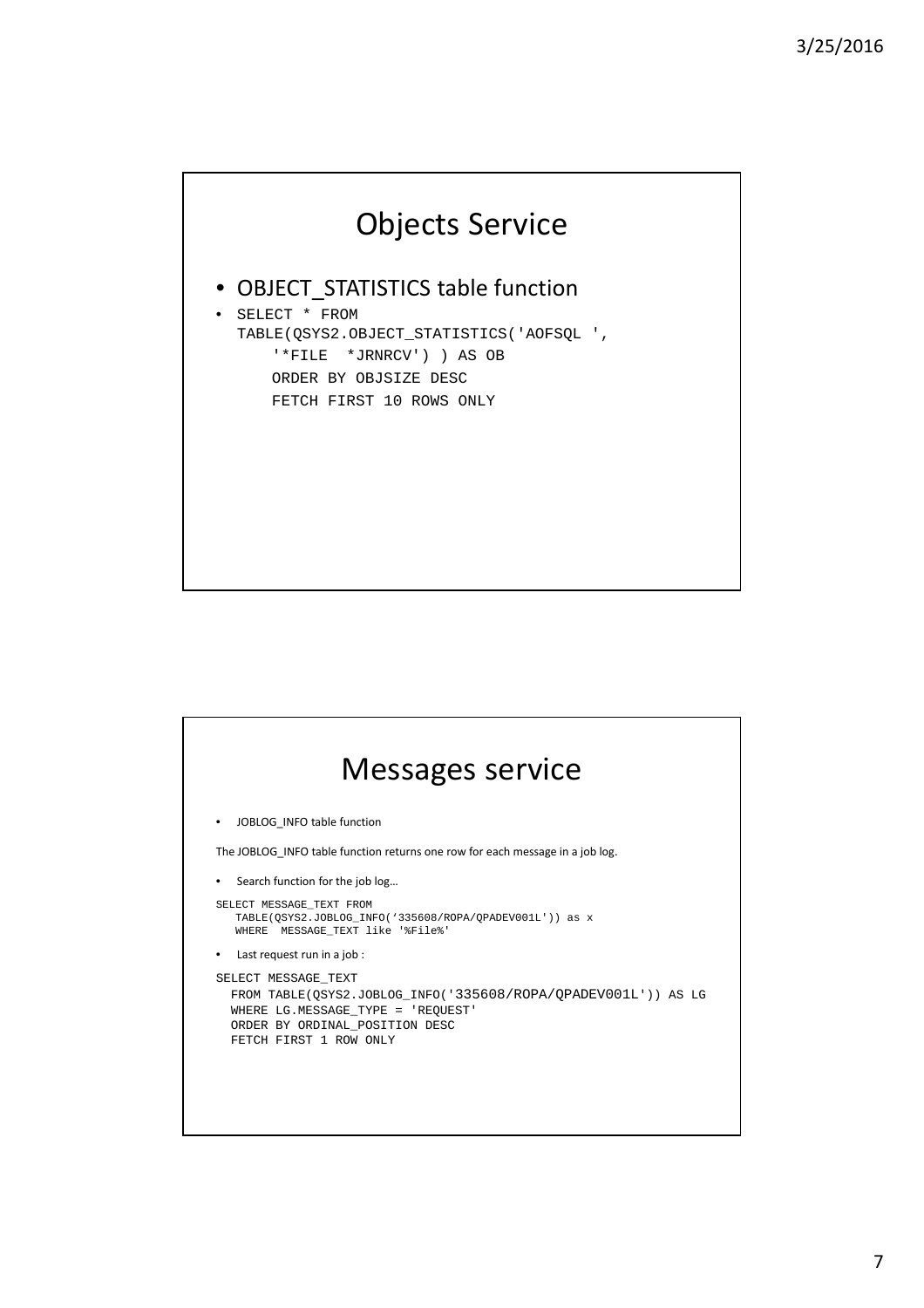

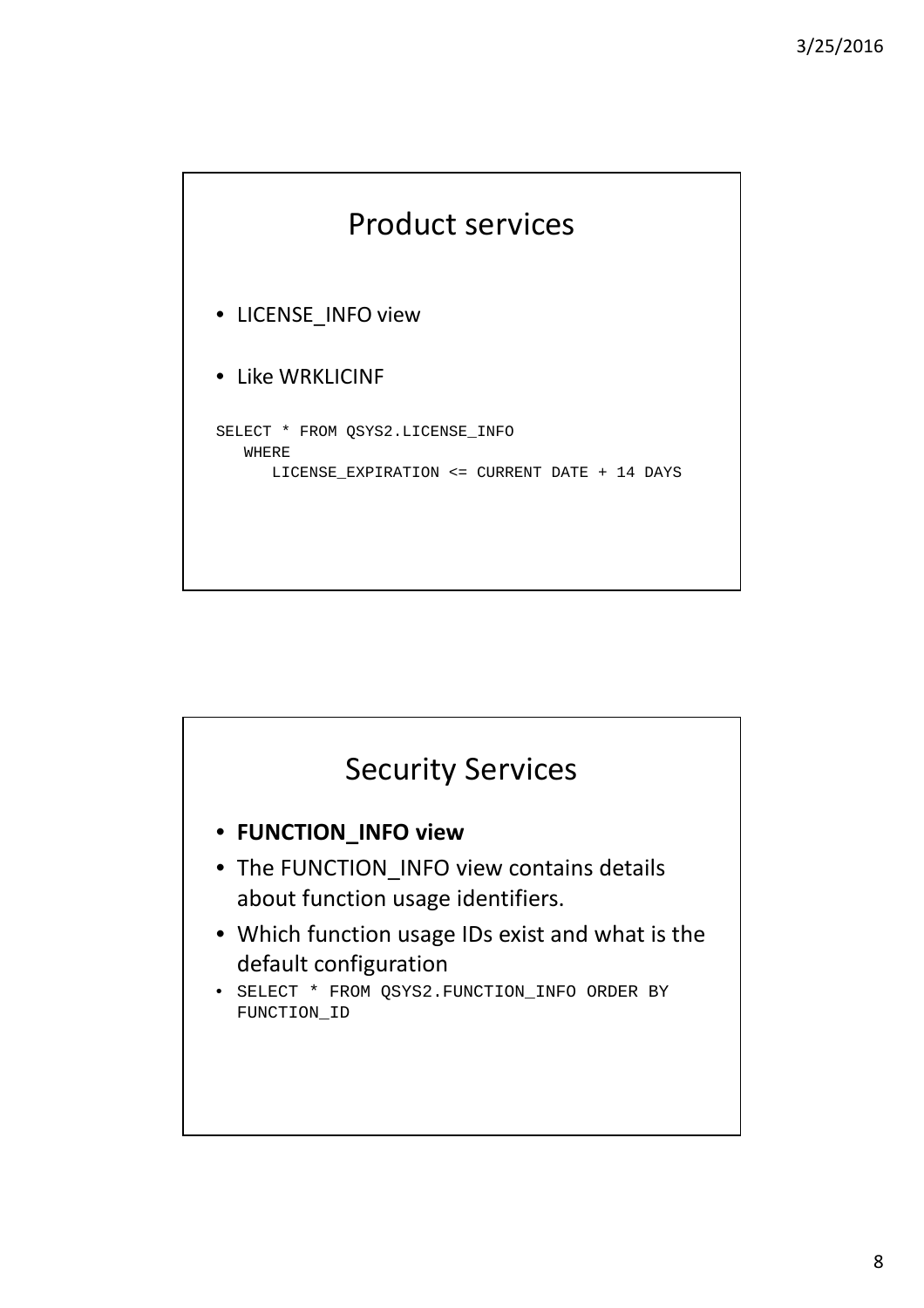

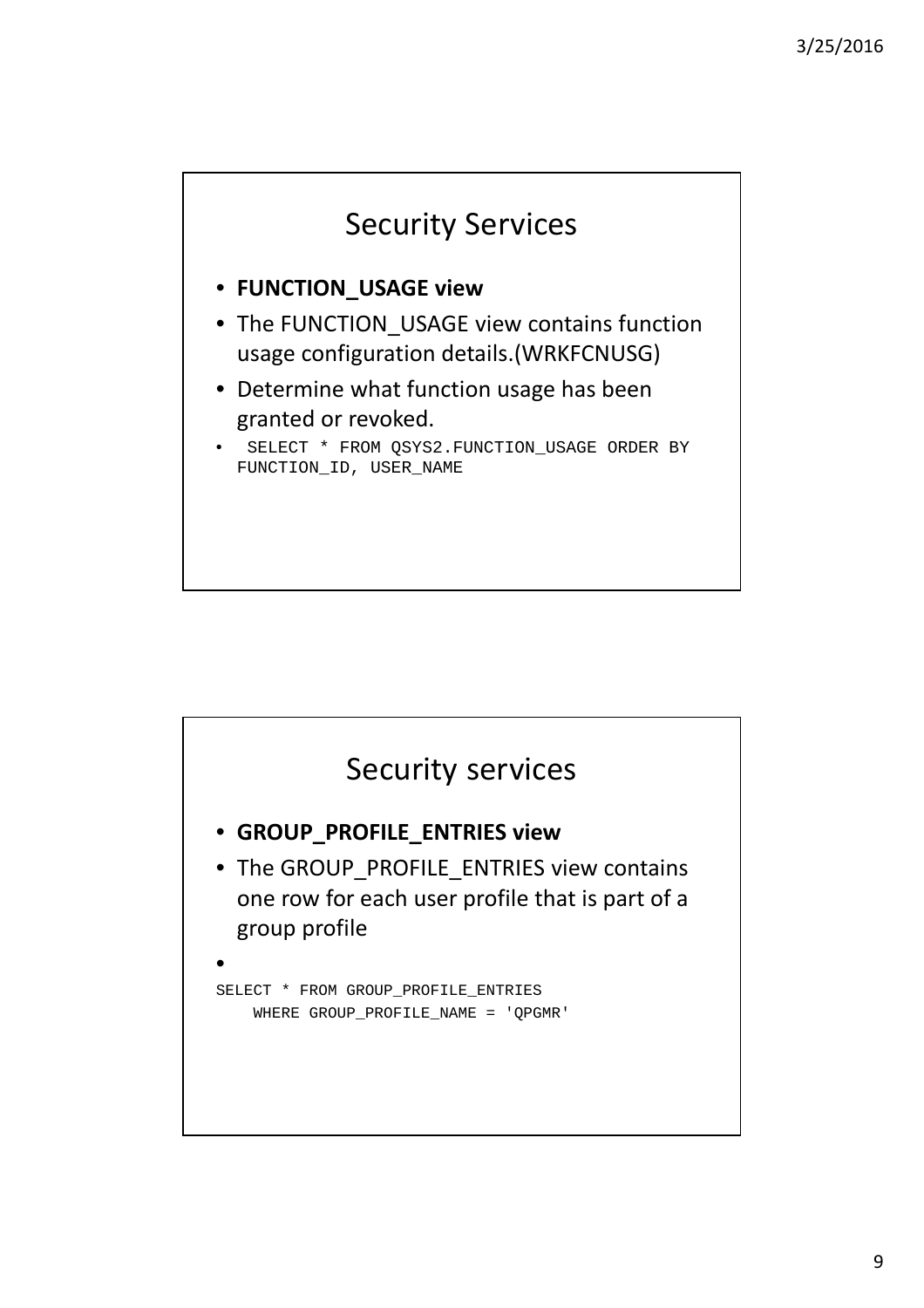

#### • **SET\_COLUMN\_ATTRIBUTE procedure**

- The SET\_COLUMN\_ATTRIBUTE procedure sets the SECURE attribute for a column so variable values used for the column cannot be seen in the database monitor or plan cache.
- •
- All variable values for any query that references this column will not be visible in a database monitor or plan cache unless the security officer has started the database monitor or the security officer is accessing the plan cache. All host variable values will appear as \*SECURE when examined from the monitor and plan cache unless the user is the QSECOFR user.
- CALL SYSPROC.SET\_COLUMN\_ATTRIBUTE('PAYROLL', 'EMPLOYEES', 'SALARY', 'SECURE YES')

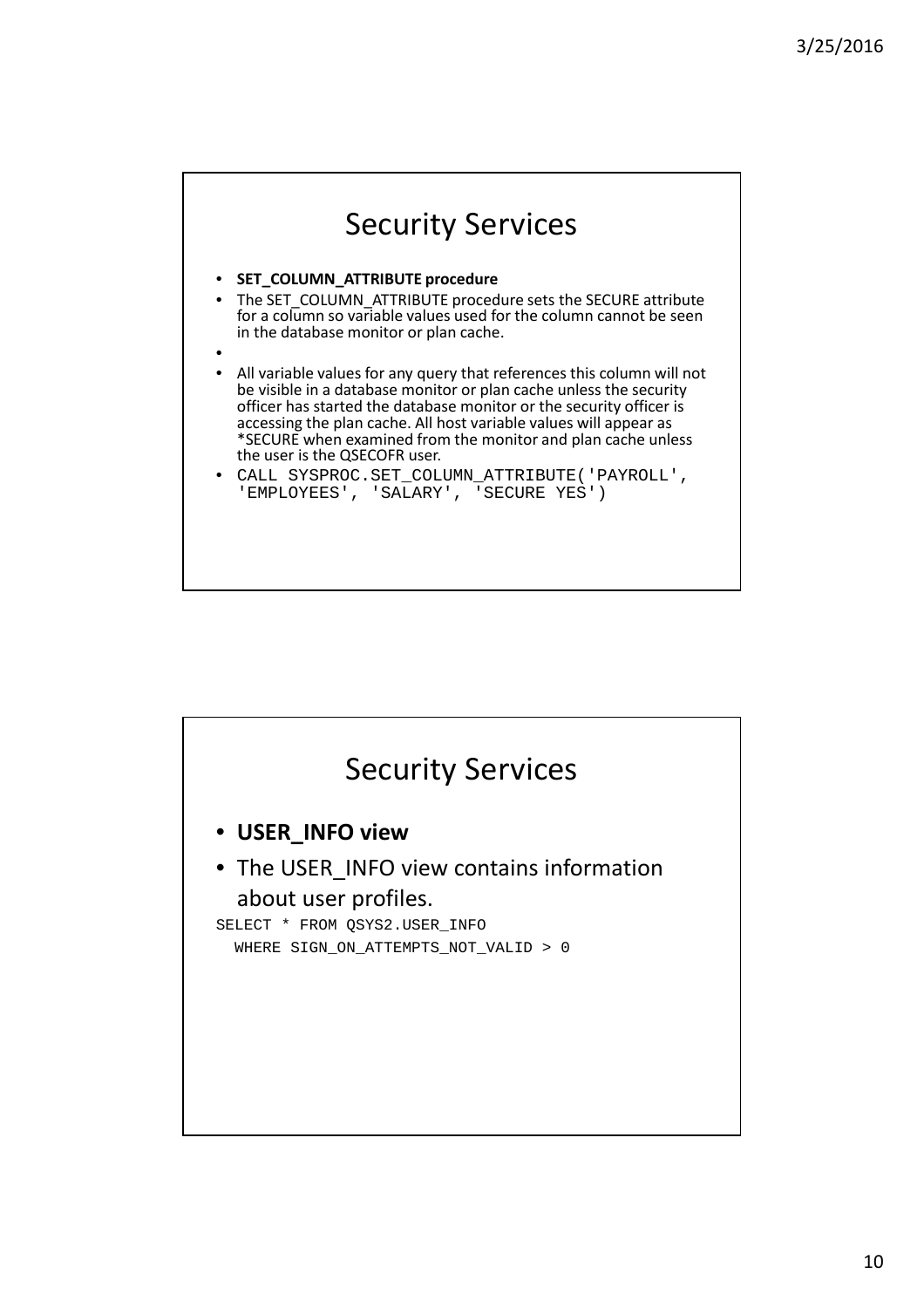

- **SYSDISKSTAT view**
- The SYSDISKSTAT view contains information about disks.

SELECT \* FROM QSYS2.SYSDISKSTAT

SELECT SUM(UNIT\_STORAGE\_CAPACITY - UNIT\_SPACE\_AVAILABLE) , SUM(UNIT\_STORAGE\_CAPACITY)FROM SYSDISKSTAT GROUP BY ASP\_NUMBER

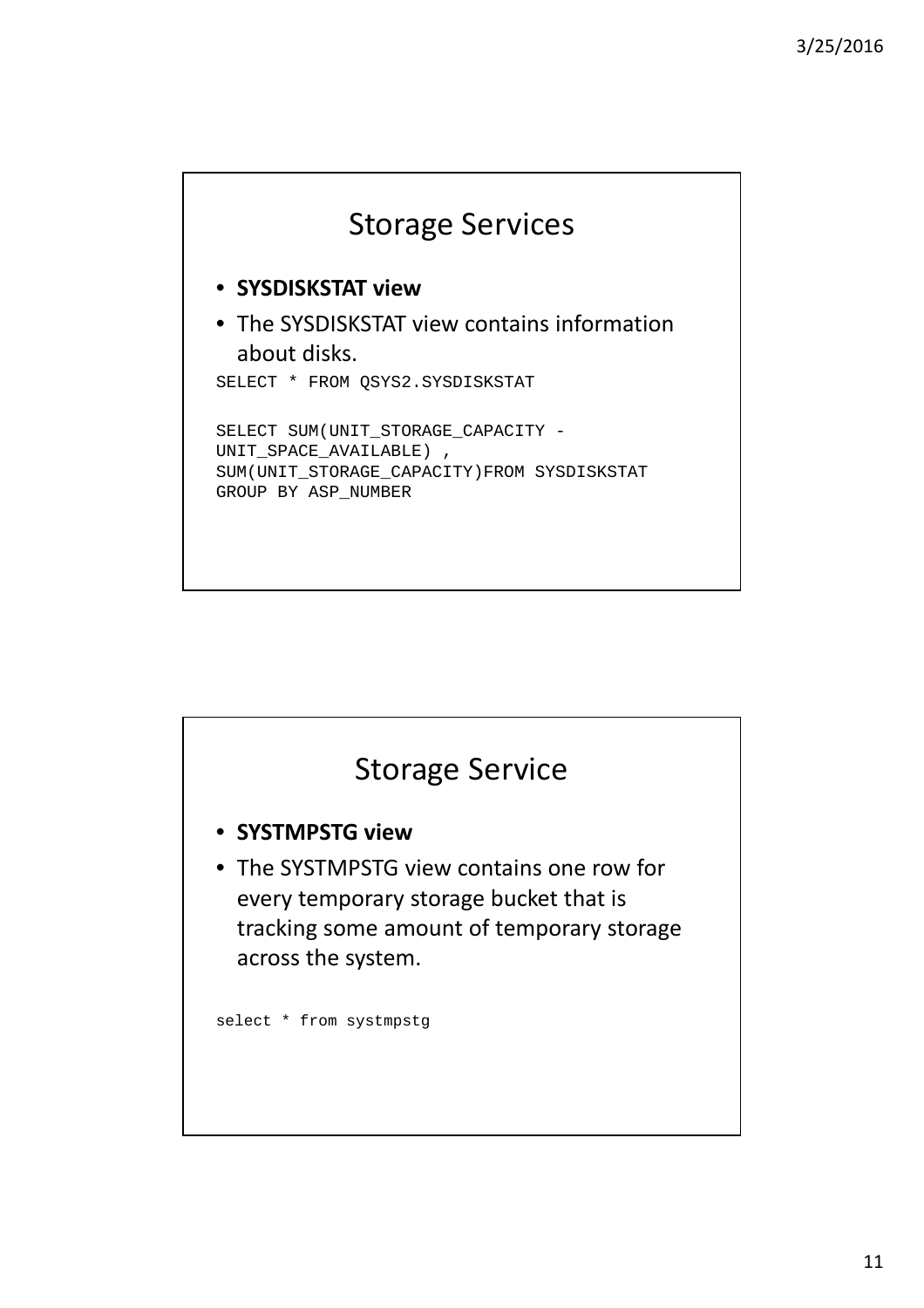

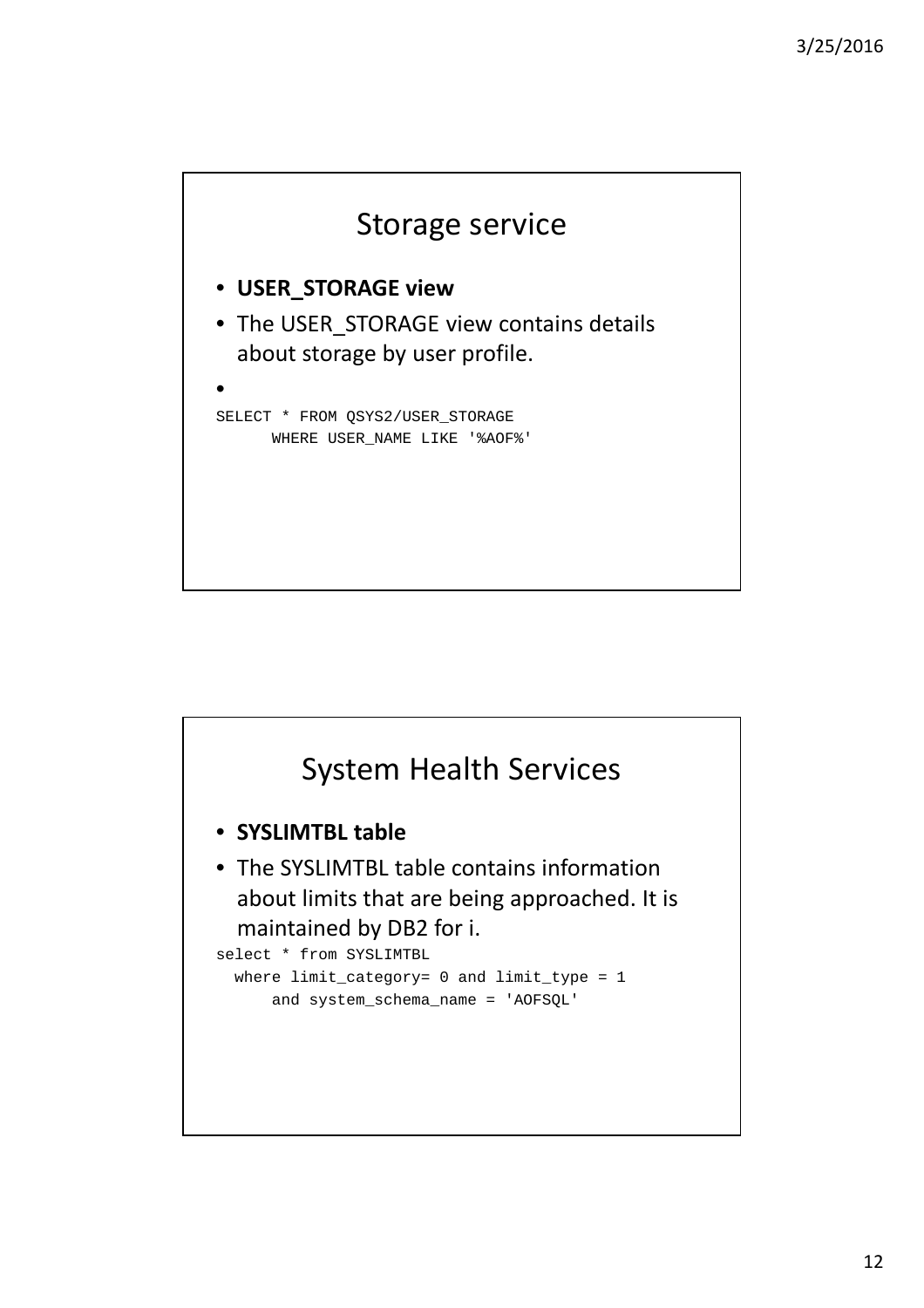

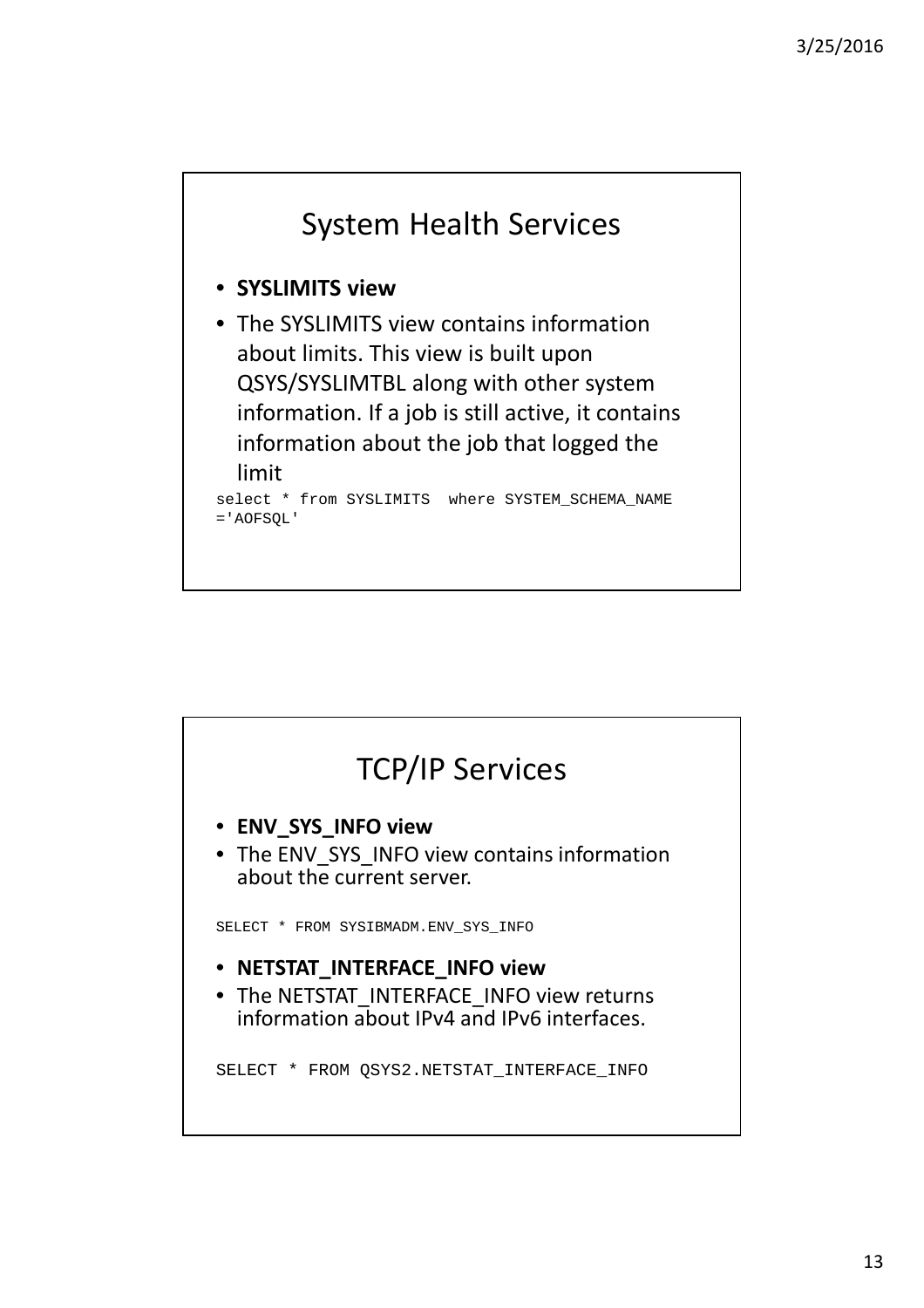

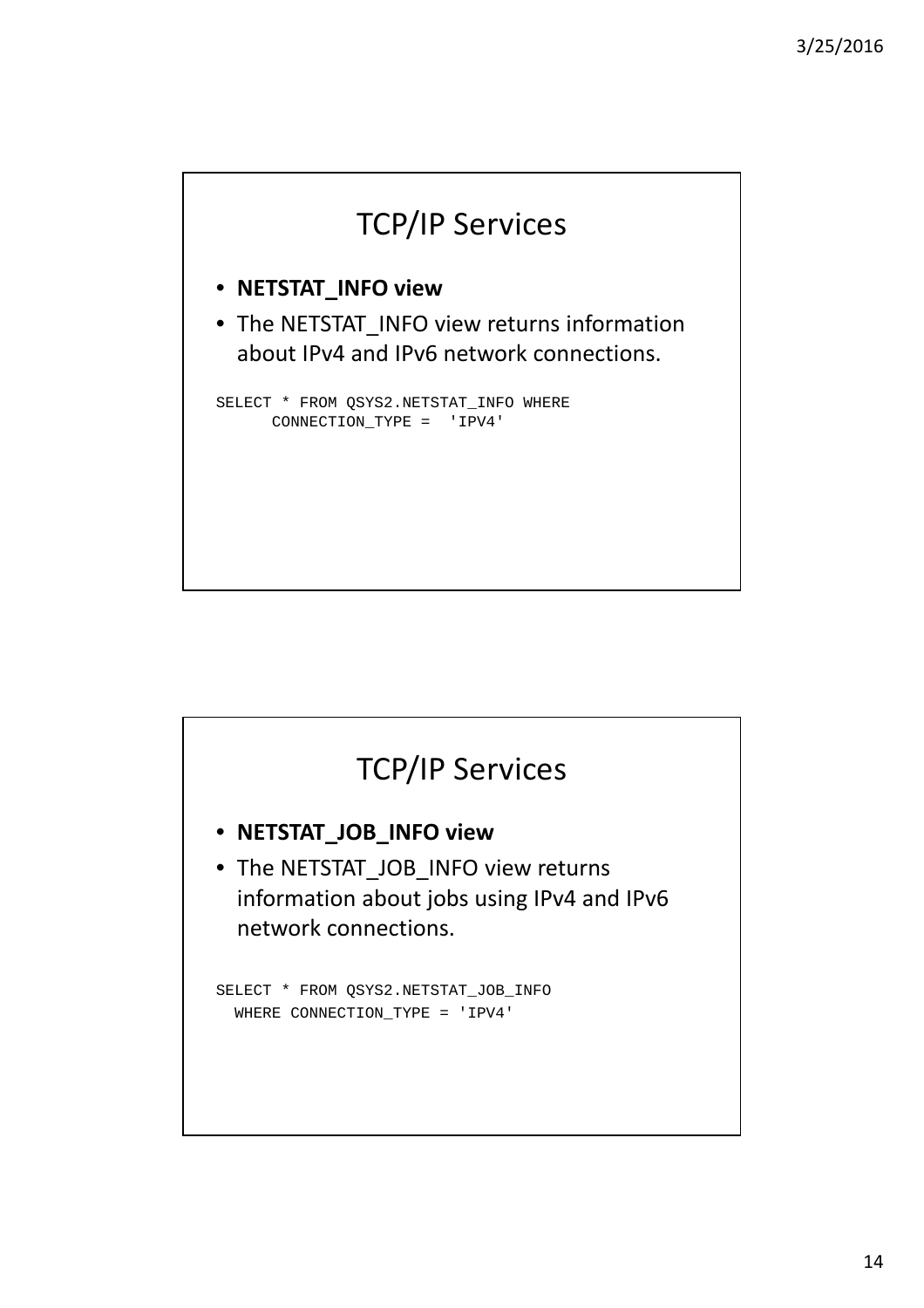

#### • **NETSTAT\_ROUTE\_INFO view**

• The NETSTAT\_ROUTE\_INFO view returns information about IPv4 and IPv6 routes.

SELECT \* FROM QSYS2.NETSTAT ROUTE INFO

- **TCPIP\_INFO view**
- The TCPIP INFO view contains TCP/IP information for the current host connection.
- IP address from the job. SELECT \* FROM QSYS2.TCPIP\_INFO

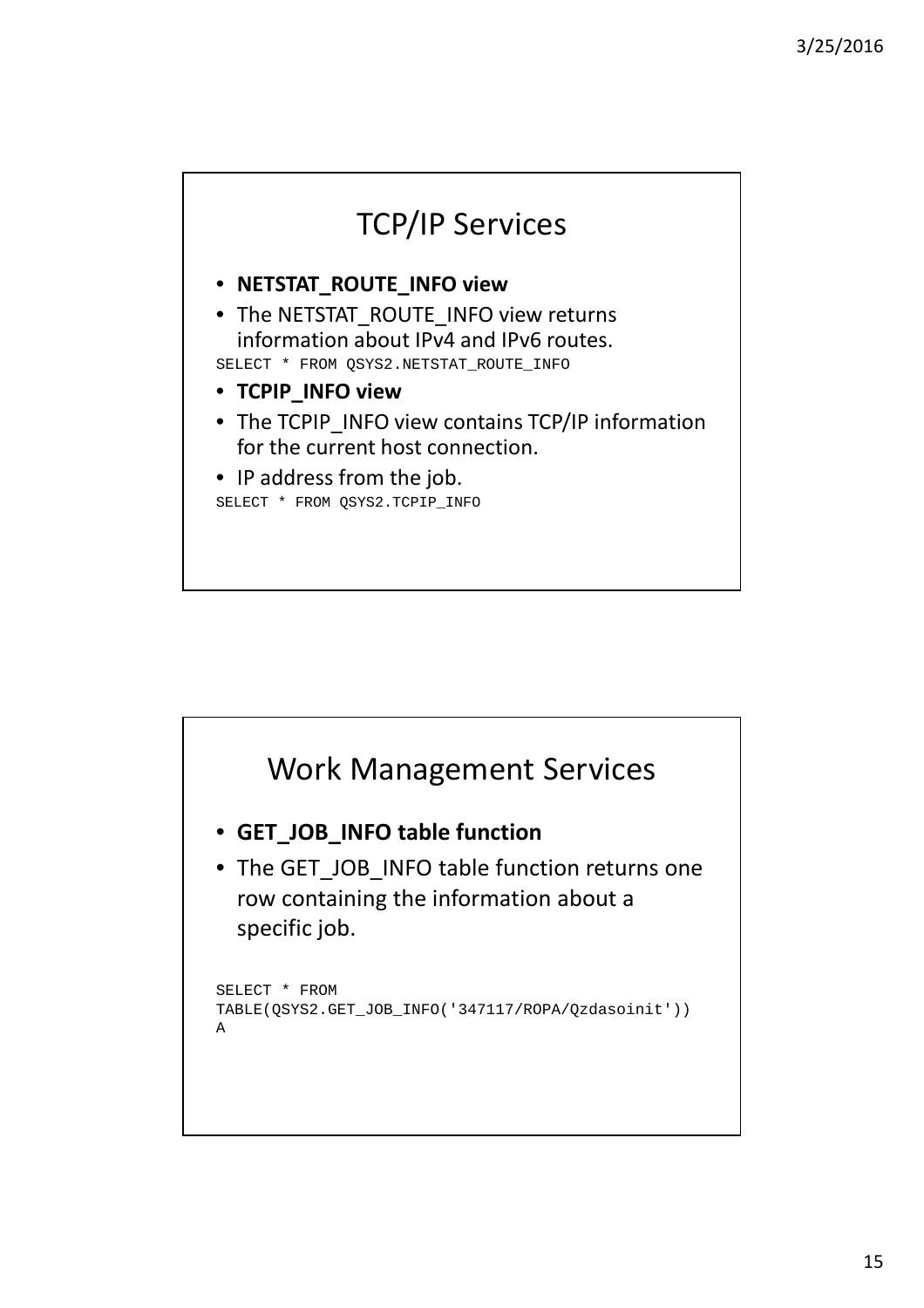

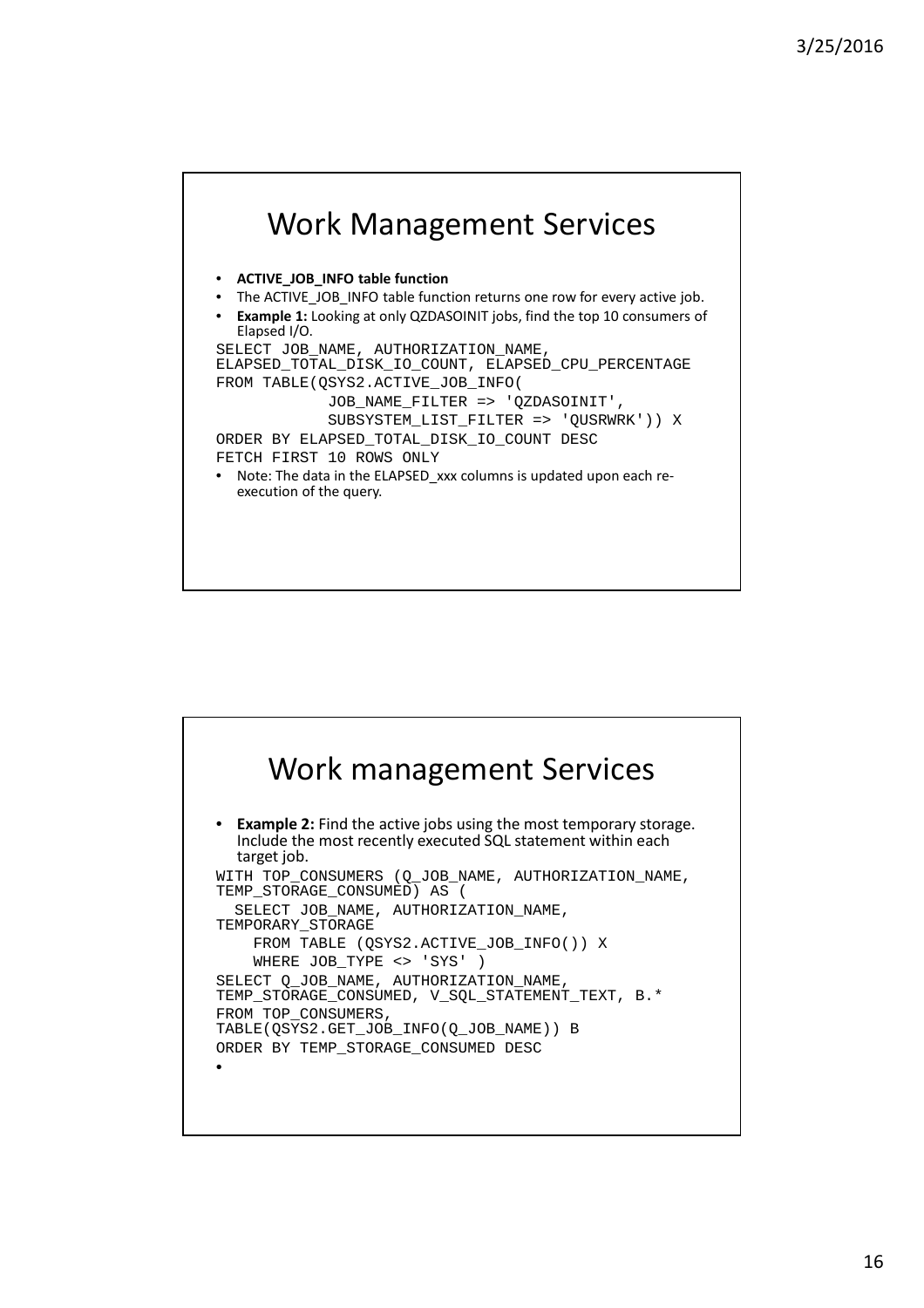

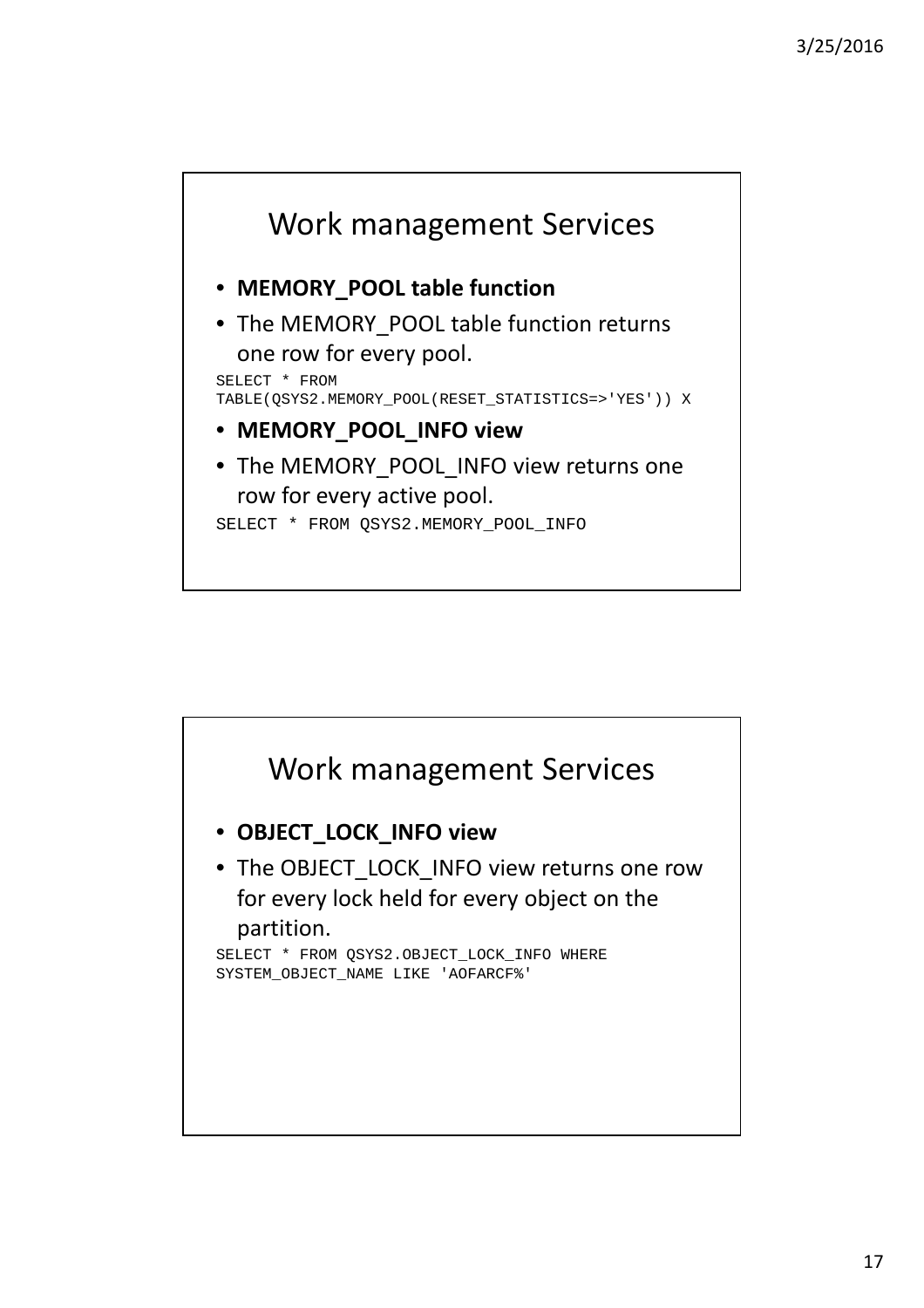

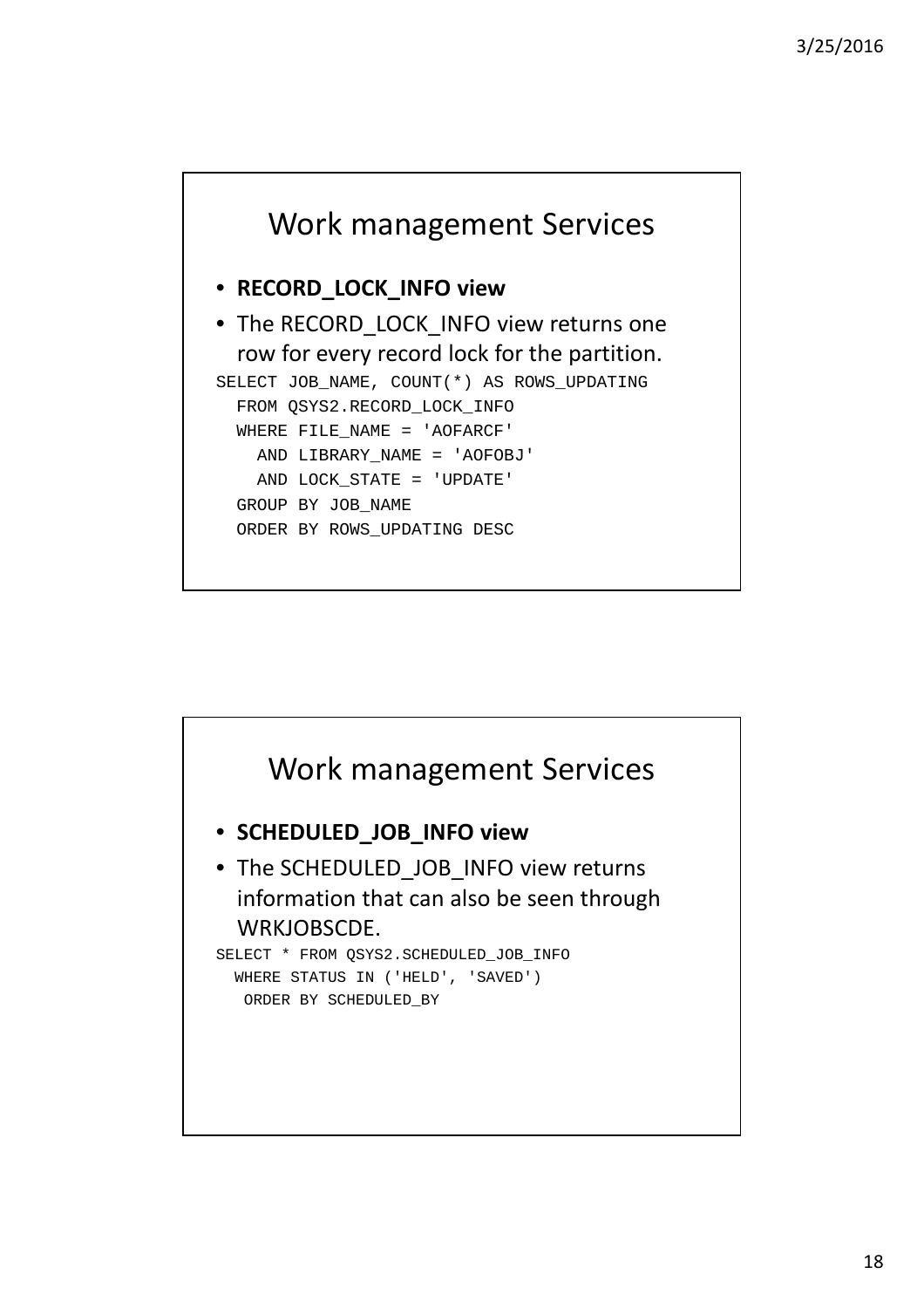